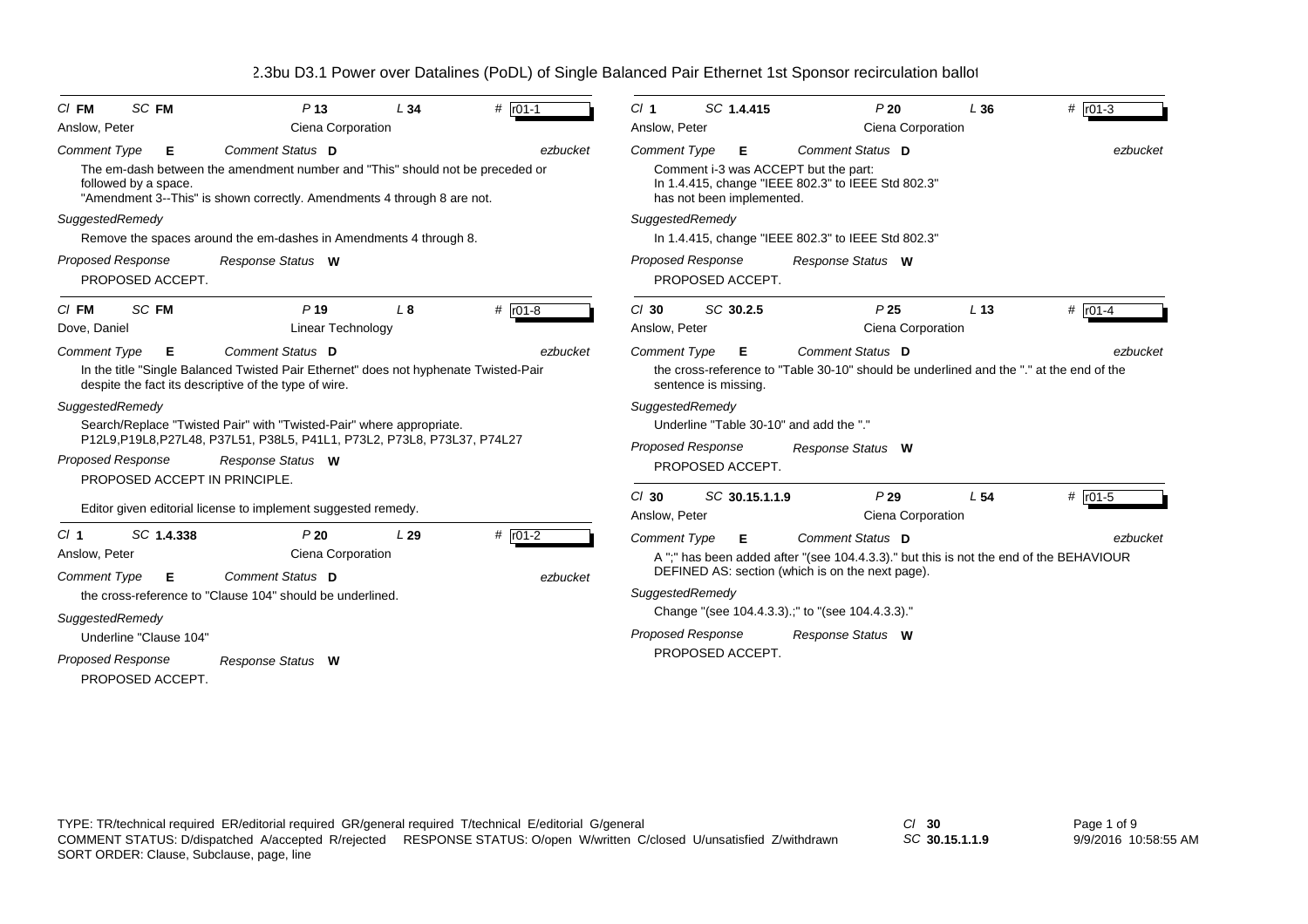| SC 30.15.1.2.1<br>$CI$ 30<br>Gardner, Andrew                                                                                                                                                 | P31<br><b>Linear Technology</b>                                                                                                                                                                                                                                                                                                                                                                                                                                                                                                            | L <sub>14</sub> | # r01-38                 | $CI$ 104<br>Gardner, Andrew                                                           | SC 104.3                      | $P$ 44<br><b>Linear Technology</b>                                                                                                                                                                                                                                                                                                                                                                                           | L <sub>18</sub> | # r01-16    |
|----------------------------------------------------------------------------------------------------------------------------------------------------------------------------------------------|--------------------------------------------------------------------------------------------------------------------------------------------------------------------------------------------------------------------------------------------------------------------------------------------------------------------------------------------------------------------------------------------------------------------------------------------------------------------------------------------------------------------------------------------|-----------------|--------------------------|---------------------------------------------------------------------------------------|-------------------------------|------------------------------------------------------------------------------------------------------------------------------------------------------------------------------------------------------------------------------------------------------------------------------------------------------------------------------------------------------------------------------------------------------------------------------|-----------------|-------------|
| <b>Comment Type</b><br><b>ER</b><br>prefix is 'ac' instead of 'a'.<br>SuggestedRemedy<br>globally.<br><b>Proposed Response</b><br>PROPOSED ACCEPT IN PRINCIPLE.<br>SC 45.2.7b.2.1<br>$CI$ 45 | Comment Status D<br>The symbol 'aPoDLPSEAdminControl' is associated with an action, so the proper symbol<br>Change 'aPoDLPSEAdminControl' to 'acPoDLPSEAdminControl' in 30.15.1.2.1 and<br>Response Status W<br>Editor given editorial license to implement suggested remedy.<br>P35                                                                                                                                                                                                                                                       | L49             | ezbucket<br>$#$ r01-9    | <b>Comment Type</b><br>PPD.<br>SuggestedRemedy<br>conditions.                         | Е<br>read as follows:         | Comment Status D<br>Usage of min and max in Table 104-1 is inconsistent with regards to VPSE, PClass, and<br>Make PClass into PClass(min), PPD into PPD(max). Change foot note for VPSE(max) to<br>"VPSE(max) is the maximum allowed voltage at the PSE PI over the full range of operating<br>Add new footnote for PClass to read as follows:<br>"PClass(min) is the minimum average available output power at the PSE PI." |                 | nonezbucket |
| Dove, Daniel<br><b>Comment Type</b><br>Е<br>SuggestedRemedy<br>Proposed Response<br>PROPOSED ACCEPT.                                                                                         | <b>Linear Technology</b><br><b>Comment Status</b> D<br>While possibly out of scope, it occurs to me that the first sentence is not as explicit as it<br>should be and perhaps even technically incorrect.<br>Replace "voltage" with "application of full operating voltage"<br>Response Status W                                                                                                                                                                                                                                           |                 | notezbucket              | Proposed Response<br>$Cl$ 104                                                         | SC 104.3                      | Change PPD footnote to read as follows:<br>"PPD(max) is the maximum average available power at the PD PI."<br>Response Status W<br>PROPOSED ACCEPT IN PRINCIPLE.<br>Editor given editorial license to implement suggested remedy.<br>$P$ 44                                                                                                                                                                                  | L <sub>18</sub> | # $r01-18$  |
| SC 45.2.7b.3<br>$CI$ 45<br>Dove, Daniel<br><b>Comment Type</b><br>Е<br>SuggestedRemedy<br>to the end of the paragraph in 45.2.7b.3.2<br>Proposed Response                                    | P37<br><b>Linear Technology</b><br><b>Comment Status</b> D<br>The table is not technically correct in the fact that "1xx" is reserved, but "111" (which falls<br>into the set of 1xx) is not reserved. I think it would be accurate to replace "1xx = Reserved"<br>with two lines that explicitly show reserved values.<br>Replace "1xx = Reserved" with $110$ = Reserved, $10x$ = Reserved" in the table and include<br>that information in the explanatory text by adding "Values of '10x' and '110' are reserved."<br>Response Status W | L20             | $#$ $r01-10$<br>ezbucket | Gardner, Andrew<br><b>Comment Type</b><br>SuggestedRemedy<br><b>Proposed Response</b> | <b>TR</b><br>PROPOSED ACCEPT. | <b>Linear Technology</b><br>Comment Status D<br>Polass for Class 4 is incorrect (must've been a typo by the editor).<br>Change Pclass value for Class 4 from 11.4W to 1.14W.<br>Response Status W                                                                                                                                                                                                                            |                 | ezbucket    |

PROPOSED ACCEPT.

TYPE: TR/technical required ER/editorial required GR/general required T/technical E/editorial G/general *Cl* **104** SORT ORDER: Clause, Subclause, page, line COMMENT STATUS: D/dispatched A/accepted R/rejected RESPONSE STATUS: O/open W/written C/closed U/unsatisfied Z/withdrawn

*SC* **104.3**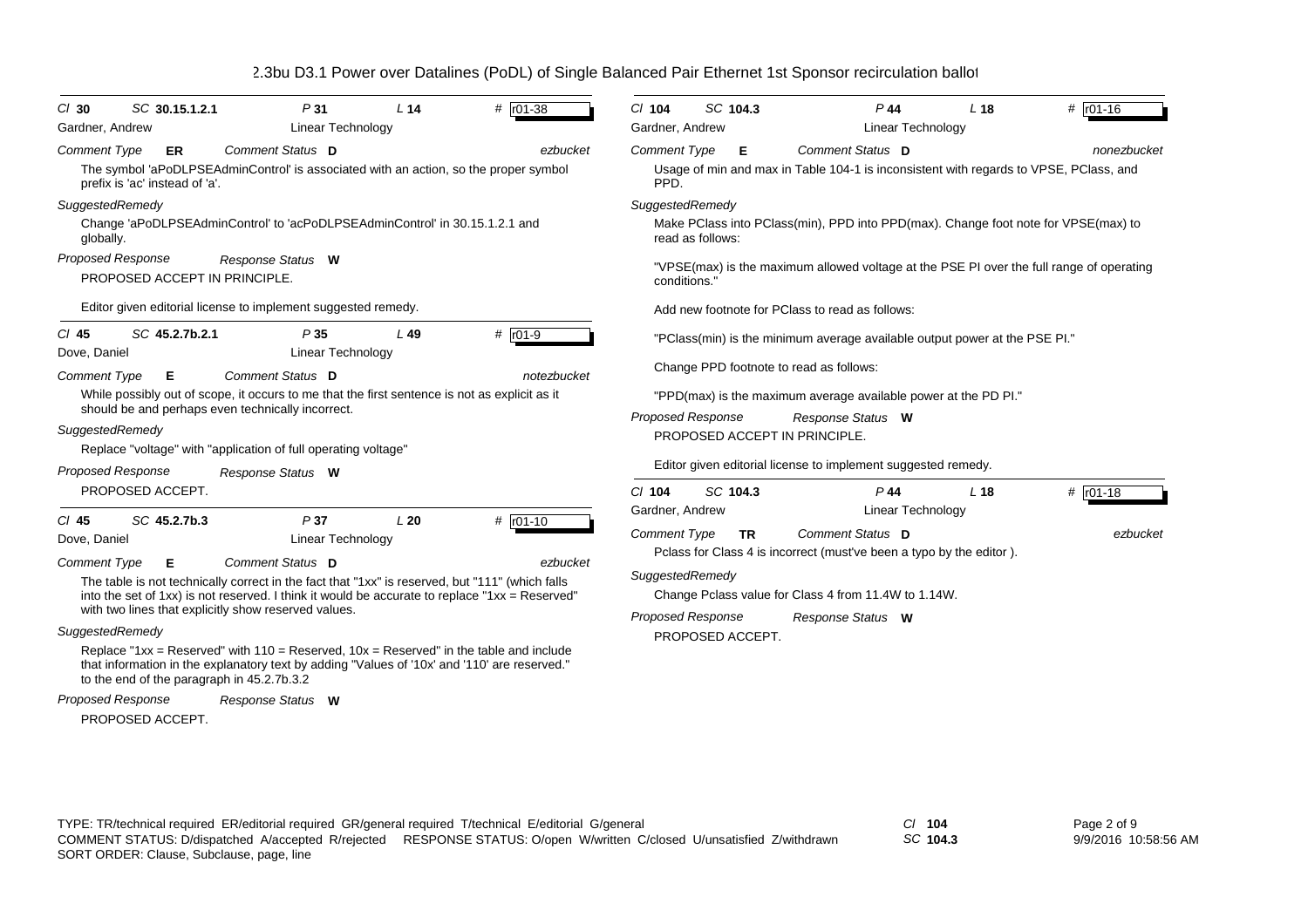| $Cl$ 104                 | SC 104.4.3.1                             | P <sub>45</sub>                                                                                                                                                                                                                                                                      | L21             | $#$ $r01-19$ | SC 104.4.3.3<br>C/104                                                                                                                                                                                                                                                                                                                                                          | $P$ 45                                                                                                                                                                                     | L33 | # $r01-20$  |  |  |  |
|--------------------------|------------------------------------------|--------------------------------------------------------------------------------------------------------------------------------------------------------------------------------------------------------------------------------------------------------------------------------------|-----------------|--------------|--------------------------------------------------------------------------------------------------------------------------------------------------------------------------------------------------------------------------------------------------------------------------------------------------------------------------------------------------------------------------------|--------------------------------------------------------------------------------------------------------------------------------------------------------------------------------------------|-----|-------------|--|--|--|
| Gardner, Andrew          |                                          | Linear Technology                                                                                                                                                                                                                                                                    |                 |              | <b>Linear Technology</b><br>Gardner, Andrew                                                                                                                                                                                                                                                                                                                                    |                                                                                                                                                                                            |     |             |  |  |  |
| <b>Comment Type</b>      | T                                        | Comment Status D                                                                                                                                                                                                                                                                     |                 | ezbucket     | <b>Comment Type</b><br>т                                                                                                                                                                                                                                                                                                                                                       | Comment Status D                                                                                                                                                                           |     | nonezbucket |  |  |  |
|                          | operating voltage which is not the case. | The text "Additionally, while full operating voltage is applied, the PSE monitors the current<br>drawn and removes power if it detects an overload, short-circuit or other fault." implies that<br>the PSE may not monitor current drawn when applying a voltage other than the full |                 |              | The definition of detection done TRUE or FALSE states that:<br>"TRUE: the detection sequence has terminated since the last entry to the IDLE state either<br>as a result of a valid signature being detected, an invalid signature being detected, or the<br>tdet timer timing out.<br>FALSE: the detection sequence has not terminated since the last entry to the IDLE state |                                                                                                                                                                                            |     |             |  |  |  |
| SuggestedRemedy          |                                          | Change text to read "Additionally, while voltage is applied, the PSE monitors the current<br>drawn and removes power if it detects an overload, short-circuit or other fault."                                                                                                       |                 |              | or the tdet timer timing<br>out.                                                                                                                                                                                                                                                                                                                                               | either as a result of a valid signature being detected, an invalid signature being detected,                                                                                               |     |             |  |  |  |
| <b>Proposed Response</b> | PROPOSED ACCEPT.                         | Response Status W                                                                                                                                                                                                                                                                    |                 |              | result of the tdet_timer timing out.                                                                                                                                                                                                                                                                                                                                           | But the detection state diagram in Figure 104-5 shows that detection_done is TRUE when<br>a valid signature has been detected or an invalid signature has been detected which is the       |     |             |  |  |  |
| $Cl$ 104                 | SC 104.4.3.3                             | P <sub>45</sub>                                                                                                                                                                                                                                                                      | L <sub>28</sub> | $#$ $r01-11$ | SuggestedRemedy                                                                                                                                                                                                                                                                                                                                                                |                                                                                                                                                                                            |     |             |  |  |  |
| Dove, Daniel             |                                          | <b>Linear Technology</b>                                                                                                                                                                                                                                                             |                 |              | Change the text for detection_done from:                                                                                                                                                                                                                                                                                                                                       |                                                                                                                                                                                            |     |             |  |  |  |
| Comment Type             | Е                                        | Comment Status D                                                                                                                                                                                                                                                                     |                 | ezbucket     |                                                                                                                                                                                                                                                                                                                                                                                |                                                                                                                                                                                            |     |             |  |  |  |
| typo                     |                                          |                                                                                                                                                                                                                                                                                      |                 |              |                                                                                                                                                                                                                                                                                                                                                                                | "TRUE: the detection sequence has terminated since the last entry to the IDLE state either<br>as a result of a valid signature being detected, an invalid signature being detected, or the |     |             |  |  |  |
| SuggestedRemedy          |                                          |                                                                                                                                                                                                                                                                                      |                 |              | tdet timer timing out.                                                                                                                                                                                                                                                                                                                                                         |                                                                                                                                                                                            |     |             |  |  |  |
|                          |                                          | replace "a" with "an" in both sentences in this definition.                                                                                                                                                                                                                          |                 |              | FALSE: the detection sequence has not terminated since the last entry to the IDLE state                                                                                                                                                                                                                                                                                        |                                                                                                                                                                                            |     |             |  |  |  |
| <b>Proposed Response</b> |                                          | Response Status W                                                                                                                                                                                                                                                                    |                 |              | either as a result of a valid signature being detected, an invalid signature being detected,<br>or the tdet_timer timing out."                                                                                                                                                                                                                                                 |                                                                                                                                                                                            |     |             |  |  |  |
|                          | PROPOSED ACCEPT IN PRINCIPLE.            |                                                                                                                                                                                                                                                                                      |                 |              |                                                                                                                                                                                                                                                                                                                                                                                |                                                                                                                                                                                            |     |             |  |  |  |
|                          |                                          |                                                                                                                                                                                                                                                                                      |                 |              | to:                                                                                                                                                                                                                                                                                                                                                                            |                                                                                                                                                                                            |     |             |  |  |  |
|                          |                                          | Comment refers to overload_detected on page 46, line 28. Change to:                                                                                                                                                                                                                  |                 |              |                                                                                                                                                                                                                                                                                                                                                                                | "TRUE: the detection sequence has terminated since the last entry to the IDLE state either                                                                                                 |     |             |  |  |  |
|                          | "overload detected                       | TRUE: The PSE has detected an overload condition (see 104.4.6.2.1).<br>FALSE: The PSE has not detected an overload condition."                                                                                                                                                       |                 |              | as a result of a valid or invalid signature being detected.<br>FALSE: the detection sequence has not terminated since the last entry to the IDLE state<br>either as a result of a valid or invalid signature being detected."                                                                                                                                                  |                                                                                                                                                                                            |     |             |  |  |  |
|                          |                                          |                                                                                                                                                                                                                                                                                      |                 |              | <b>Proposed Response</b>                                                                                                                                                                                                                                                                                                                                                       | Response Status W                                                                                                                                                                          |     |             |  |  |  |
|                          |                                          |                                                                                                                                                                                                                                                                                      |                 |              | PROPOSED ACCEPT IN PRINCIPLE.                                                                                                                                                                                                                                                                                                                                                  |                                                                                                                                                                                            |     |             |  |  |  |
|                          |                                          |                                                                                                                                                                                                                                                                                      |                 |              |                                                                                                                                                                                                                                                                                                                                                                                | Editor given editorial license to implement suggested remedy.                                                                                                                              |     |             |  |  |  |

*SC* **104.4.3.3**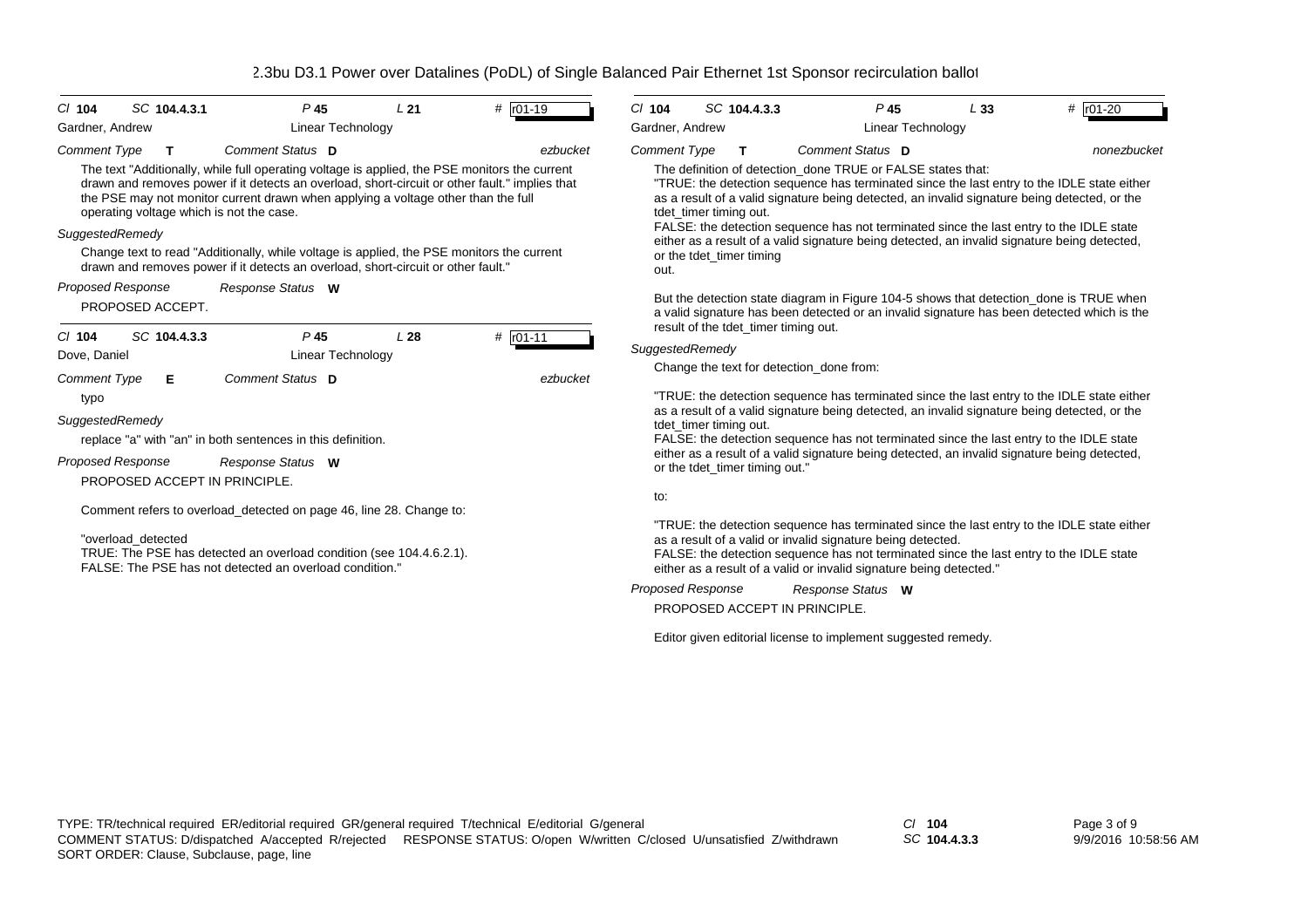| $CI$ 104                                                                                                                                                                                                                                                                                                                                                                                                                                    |                                                                                                                                                                         | SC 104.4.3.3                 |                                                                                       | P 45                               | L39                                                              | # r01-21    | $CI$ 104                                                                                                                                                                                                                                                                                                                                                                                                                                                                                                                |                                                                                                                                             | SC 104.4.3.3     |                  | P 47                                                   | L <sub>19</sub>                                                                   | # $\sqrt{101-23}$ |  |
|---------------------------------------------------------------------------------------------------------------------------------------------------------------------------------------------------------------------------------------------------------------------------------------------------------------------------------------------------------------------------------------------------------------------------------------------|-------------------------------------------------------------------------------------------------------------------------------------------------------------------------|------------------------------|---------------------------------------------------------------------------------------|------------------------------------|------------------------------------------------------------------|-------------|-------------------------------------------------------------------------------------------------------------------------------------------------------------------------------------------------------------------------------------------------------------------------------------------------------------------------------------------------------------------------------------------------------------------------------------------------------------------------------------------------------------------------|---------------------------------------------------------------------------------------------------------------------------------------------|------------------|------------------|--------------------------------------------------------|-----------------------------------------------------------------------------------|-------------------|--|
| Gardner, Andrew                                                                                                                                                                                                                                                                                                                                                                                                                             |                                                                                                                                                                         |                              |                                                                                       | <b>Linear Technology</b>           |                                                                  |             | Gardner, Andrew                                                                                                                                                                                                                                                                                                                                                                                                                                                                                                         |                                                                                                                                             |                  |                  | Linear Technology                                      |                                                                                   |                   |  |
| <b>Comment Type</b>                                                                                                                                                                                                                                                                                                                                                                                                                         |                                                                                                                                                                         | <b>TR</b>                    | Comment Status D                                                                      |                                    | The definition do_classification_done TRUE or FALSE states that: | nonezbucket | <b>Comment Type</b>                                                                                                                                                                                                                                                                                                                                                                                                                                                                                                     |                                                                                                                                             | <b>TR</b>        | Comment Status D | The defnition of power_available TRUE or FALSE states: |                                                                                   | nonezbucket       |  |
| TRUE: following a valid detection sequence, the PSE has concluded serial communication<br>after performing a read of the PD information and any additional implementation dependent<br>read or write commands.<br>FALSE: following a valid detection sequence, the PSE has not concluded serial<br>communication after<br>performing a read of the PD information and any additional implementation dependent read<br>or write<br>commands. |                                                                                                                                                                         |                              |                                                                                       |                                    |                                                                  |             | "TRUE: A compatible PSE class to PD class pairing exists as defined in Table 104-2 and<br>the PSE is able to source the required voltage and power.<br>FALSE: A valid PSE class to PD class pairing does not exist as defined in Table 104-2 or<br>the PSE is not able to source the required voltage and power."<br>but footnote a of Table 104-2 states "An 'x' denotes a PSE to PD class pairing where<br>power_available is TRUE." which is inconsistent with the definition of power_available.<br>SuggestedRemedy |                                                                                                                                             |                  |                  |                                                        |                                                                                   |                   |  |
|                                                                                                                                                                                                                                                                                                                                                                                                                                             | But the PSE state diagram in Figure 104-4 indicates that detection of a valid PD signature<br>is not required in order to proceed to classification.<br>SuggestedRemedy |                              |                                                                                       |                                    |                                                                  |             |                                                                                                                                                                                                                                                                                                                                                                                                                                                                                                                         | Change footnote a of Table 104-2 to read "An 'x' denotes a valid PSE to PD class pairing."<br><b>Proposed Response</b><br>Response Status W |                  |                  |                                                        |                                                                                   |                   |  |
|                                                                                                                                                                                                                                                                                                                                                                                                                                             |                                                                                                                                                                         |                              |                                                                                       |                                    |                                                                  |             |                                                                                                                                                                                                                                                                                                                                                                                                                                                                                                                         |                                                                                                                                             | PROPOSED ACCEPT. |                  |                                                        |                                                                                   |                   |  |
|                                                                                                                                                                                                                                                                                                                                                                                                                                             |                                                                                                                                                                         |                              | Change the definition of do_classification_done from:                                 |                                    |                                                                  |             | $Cl$ 104                                                                                                                                                                                                                                                                                                                                                                                                                                                                                                                |                                                                                                                                             | SC 104.4.3.3     |                  | $P$ 48                                                 | L <sub>12</sub>                                                                   | # $r01-24$        |  |
|                                                                                                                                                                                                                                                                                                                                                                                                                                             |                                                                                                                                                                         |                              | "following a valid detection sequence"                                                |                                    |                                                                  |             | Linear Technology<br>Gardner, Andrew                                                                                                                                                                                                                                                                                                                                                                                                                                                                                    |                                                                                                                                             |                  |                  |                                                        |                                                                                   |                   |  |
| to:                                                                                                                                                                                                                                                                                                                                                                                                                                         |                                                                                                                                                                         |                              |                                                                                       |                                    |                                                                  |             | <b>Comment Type</b>                                                                                                                                                                                                                                                                                                                                                                                                                                                                                                     |                                                                                                                                             | ER               | Comment Status D |                                                        |                                                                                   | ezbucket          |  |
|                                                                                                                                                                                                                                                                                                                                                                                                                                             |                                                                                                                                                                         |                              | "following a detection sequence"                                                      |                                    |                                                                  |             |                                                                                                                                                                                                                                                                                                                                                                                                                                                                                                                         |                                                                                                                                             |                  |                  |                                                        | The text "12V unreg" in the row header for PD Classes 2 and 3 should be "12V reg" |                   |  |
| <b>Proposed Response</b>                                                                                                                                                                                                                                                                                                                                                                                                                    |                                                                                                                                                                         |                              | Response Status W<br>PROPOSED ACCEPT IN PRINCIPLE.                                    |                                    |                                                                  |             | SuggestedRemedy                                                                                                                                                                                                                                                                                                                                                                                                                                                                                                         | See comment                                                                                                                                 |                  |                  |                                                        |                                                                                   |                   |  |
|                                                                                                                                                                                                                                                                                                                                                                                                                                             |                                                                                                                                                                         |                              | Editor given editorial license to implement suggested remedy.                         |                                    |                                                                  |             | <b>Proposed Response</b><br>Response Status W<br>PROPOSED ACCEPT.                                                                                                                                                                                                                                                                                                                                                                                                                                                       |                                                                                                                                             |                  |                  |                                                        |                                                                                   |                   |  |
| $CI$ 104<br>Gardner, Andrew                                                                                                                                                                                                                                                                                                                                                                                                                 |                                                                                                                                                                         | SC 104.4.3.3                 |                                                                                       | $P$ 46<br><b>Linear Technology</b> | $L_6$                                                            | # r01-22    |                                                                                                                                                                                                                                                                                                                                                                                                                                                                                                                         |                                                                                                                                             |                  |                  |                                                        |                                                                                   |                   |  |
| <b>Comment Type</b>                                                                                                                                                                                                                                                                                                                                                                                                                         |                                                                                                                                                                         | Е                            | Comment Status D<br>The cross reference in the definition of MFVS valid is incorrect. |                                    |                                                                  | ezbucket    |                                                                                                                                                                                                                                                                                                                                                                                                                                                                                                                         |                                                                                                                                             |                  |                  |                                                        |                                                                                   |                   |  |
| SuggestedRemedy                                                                                                                                                                                                                                                                                                                                                                                                                             |                                                                                                                                                                         | Change 104.4.7 to 104.4.7.1. |                                                                                       |                                    |                                                                  |             |                                                                                                                                                                                                                                                                                                                                                                                                                                                                                                                         |                                                                                                                                             |                  |                  |                                                        |                                                                                   |                   |  |
| <b>Proposed Response</b>                                                                                                                                                                                                                                                                                                                                                                                                                    |                                                                                                                                                                         | PROPOSED ACCEPT.             | Response Status W                                                                     |                                    |                                                                  |             |                                                                                                                                                                                                                                                                                                                                                                                                                                                                                                                         |                                                                                                                                             |                  |                  |                                                        |                                                                                   |                   |  |

*SC* **104.4.3.3**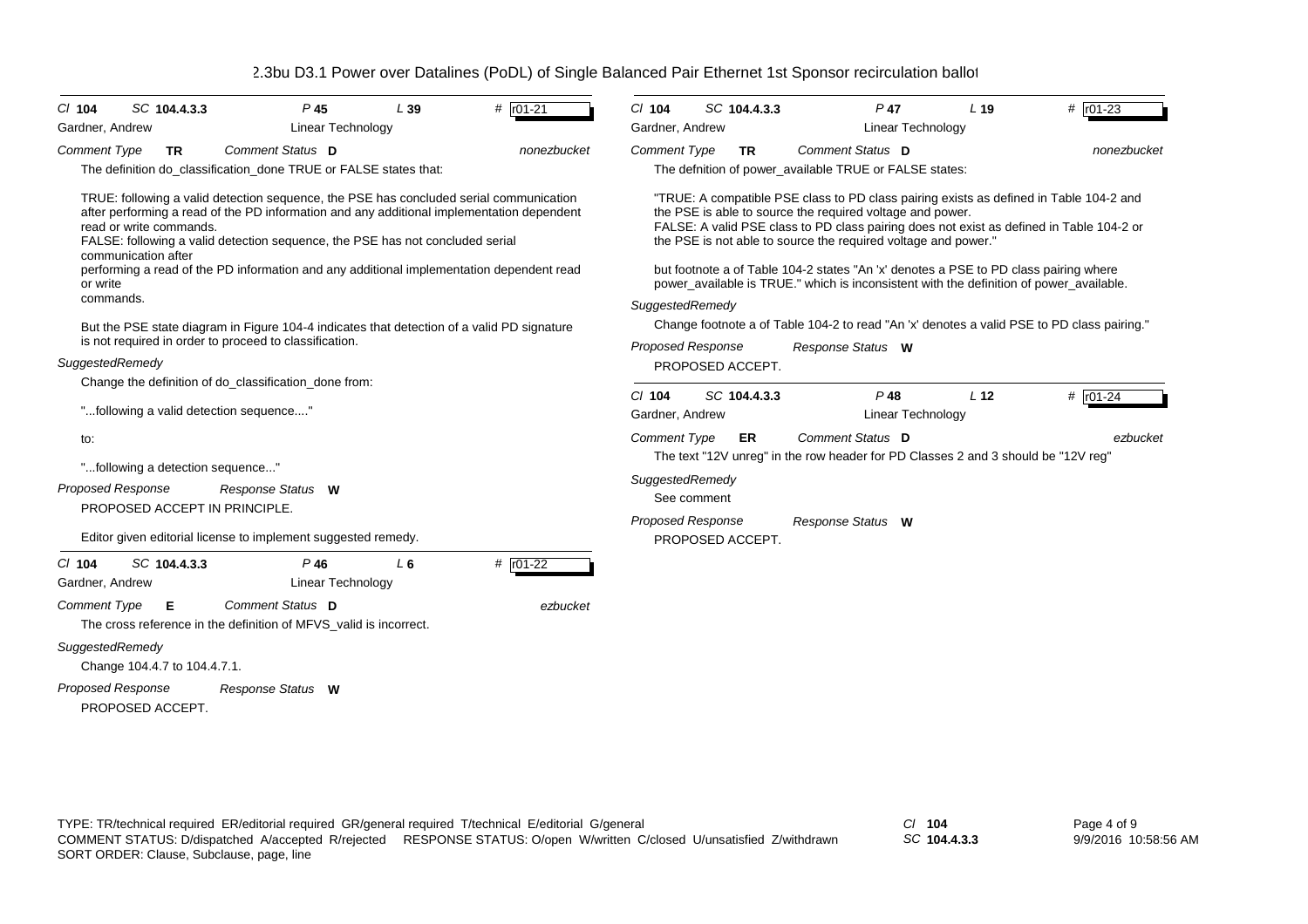| # $r01-41$<br>SC 104.4.4.1<br>L20<br>$Cl$ 104<br>P <sub>52</sub><br><b>Linear Technology</b><br>Gardner, Andrew                                                                                                                                                                                                                                                                                                                                                                                                        | # $r01-12$<br>$Cl$ 104<br>SC 104.4.5<br>P <sub>53</sub><br>L6<br>Linear Technology<br>Dove, Daniel                                                                                                                                                                                                                                   |  |  |  |  |  |  |  |
|------------------------------------------------------------------------------------------------------------------------------------------------------------------------------------------------------------------------------------------------------------------------------------------------------------------------------------------------------------------------------------------------------------------------------------------------------------------------------------------------------------------------|--------------------------------------------------------------------------------------------------------------------------------------------------------------------------------------------------------------------------------------------------------------------------------------------------------------------------------------|--|--|--|--|--|--|--|
| Comment Status X<br><b>Comment Type</b><br><b>TR</b><br>nonezbucket<br>Meeting the new VOC limits and requiring a voltage between Vbad_hi_PSE min and VOC<br>be detected as invalid is potentially onerous for a PSE because of:<br>1) the potential for relatively high slew rates at the PI when a PD with little or no input<br>capacitance.<br>2) the 50mV minimum 'must reject' voltage range requirement between VOC and<br>Vbad hi PSE min, this competes with other constraints in the existing 4.75V to 5.15V | Comment Status D<br><b>Comment Type</b><br>ezbucket<br>т<br>Duplication of information. It would be better to point to the correct text in 104.7<br>SuggestedRemedy<br>Delete "Implementation of SCCP by a PSE is also optional." and replace with "See 104.7."<br><b>Proposed Response</b><br>Response Status W<br>PROPOSED ACCEPT. |  |  |  |  |  |  |  |
| range for VOC.<br>3) re-using VOC to delimit the upper end of the 'must reject' range. A separate parameter<br>to specify the maximum voltage that may be applied during detection while a valid PD is<br>present may be needed in order to unconstrain VOC.                                                                                                                                                                                                                                                           | SC 104.4.5<br>$#$ $r01-25$<br>P <sub>53</sub><br>$Cl$ 104<br>L <sub>9</sub><br>Linear Technology<br>Gardner, Andrew                                                                                                                                                                                                                  |  |  |  |  |  |  |  |
| SuggestedRemedy<br>A complete remedy will be proposed in presentation gardner_3bu_01_0916.pdf at the<br>meeting in Fort Worth.<br><b>Proposed Response</b><br>Response Status W                                                                                                                                                                                                                                                                                                                                        | Comment Status D<br><b>Comment Type</b><br>Е<br>ezbucket<br>Cross reference to Table 104-3 for Tclass is incorrect.<br>SuggestedRemedy<br>Change cross reference to Table 104-4.                                                                                                                                                     |  |  |  |  |  |  |  |
| TFTD after presentation of gardner_3bu_01_0916.pdf.<br>SC 104.4.4.3<br># $r01-42$<br>P <sub>52</sub><br>L <sub>47</sub><br>$CI$ 104                                                                                                                                                                                                                                                                                                                                                                                    | <b>Proposed Response</b><br>Response Status W<br>PROPOSED ACCEPT.                                                                                                                                                                                                                                                                    |  |  |  |  |  |  |  |
| <b>Linear Technology</b><br>Gardner, Andrew<br>Comment Status X<br><b>Comment Type</b><br>nonezbucket<br><b>TR</b>                                                                                                                                                                                                                                                                                                                                                                                                     | # r01-27<br>SC 104.4.6<br>P <sub>53</sub><br>C/104<br>L <sub>37</sub><br>Linear Technology<br>Gardner, Andrew                                                                                                                                                                                                                        |  |  |  |  |  |  |  |
| Baseline text in 104.4.4.3 requires that a PSE reject a signature voltage greater than or<br>equal to Vbad_hi_PSE min and by implication less than VOC, but the reduction in VOC<br>max for D3.1 and the absence of a minimum PD input capacitance may make this onerous<br>for a PSE implementer.                                                                                                                                                                                                                     | Comment Status D<br><b>Comment Type</b><br>Е<br>ezbucket<br>Cross references for items 3 and 4 in Table 104-4 are to Equation 104-1, but should be to<br>subclause 104.4.6.3.                                                                                                                                                        |  |  |  |  |  |  |  |
| SuggestedRemedy<br>A complete remedy will be proposed in presentation gardner_3bu_01_0916.pdf at the                                                                                                                                                                                                                                                                                                                                                                                                                   | SuggestedRemedy<br>Change the cross references for items 3 and 4 in Table 104-4 from Equation 104-1 to<br>104.4.6.3.                                                                                                                                                                                                                 |  |  |  |  |  |  |  |
| meeting in Fort Worth.<br>Proposed Response<br>Response Status W<br>TFTD after presentation of gardner_3bu_01_0916.pdf.                                                                                                                                                                                                                                                                                                                                                                                                | Proposed Response<br>Response Status W<br>PROPOSED ACCEPT.                                                                                                                                                                                                                                                                           |  |  |  |  |  |  |  |

*SC* **104.4.6**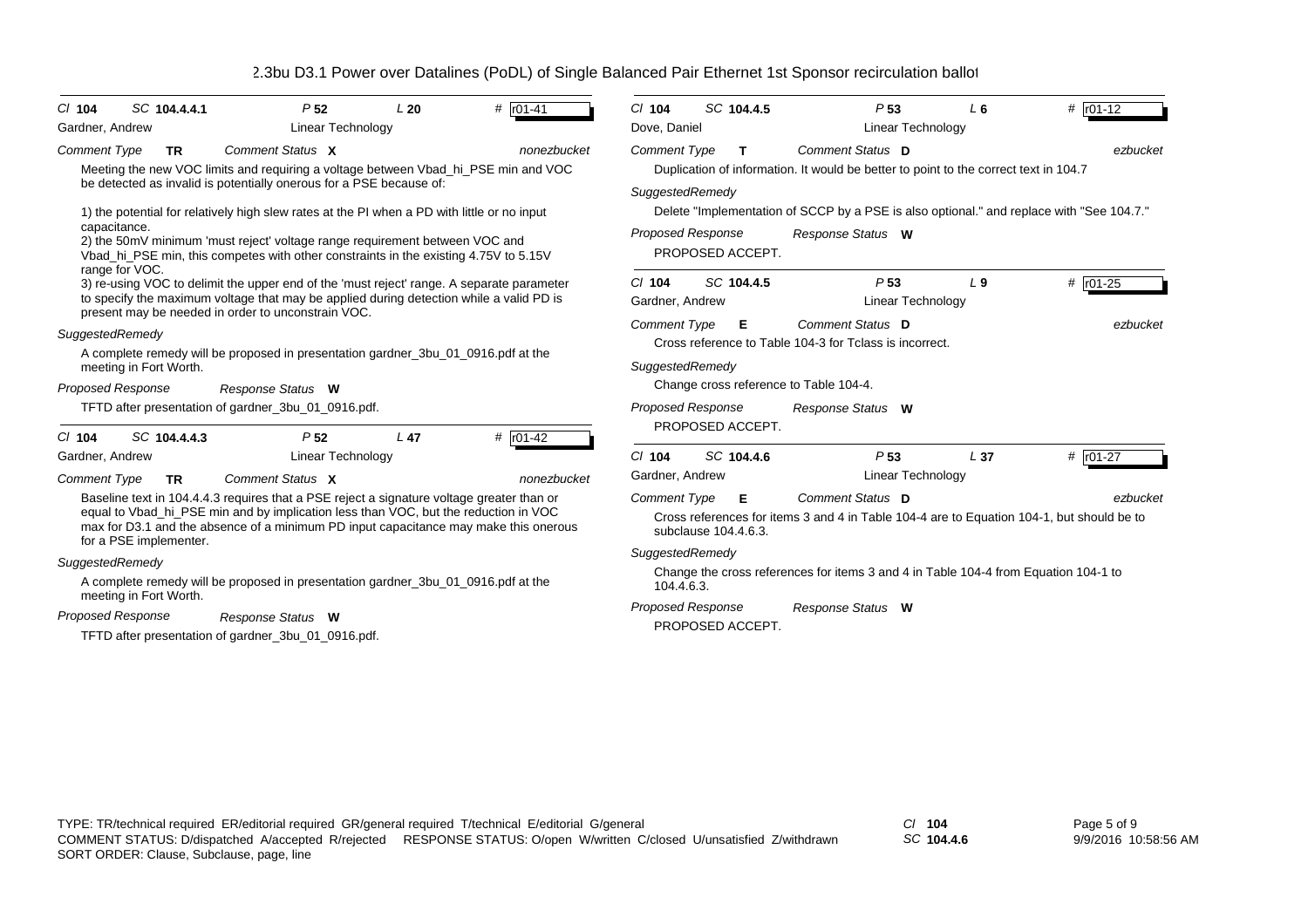| $CI$ 104                                             | SC 104.4.6                                        | P <sub>53</sub>                                                                                                                                                                    | L38             | # r01-26     | $CI$ 104                                                                                                                                                                                                                                                                                                                                                                                                                                                                                                                                                                     | SC 104.4.6 |                                                 | P <sub>54</sub>                                               | L33             | # r01-28                                                                          |  |  |
|------------------------------------------------------|---------------------------------------------------|------------------------------------------------------------------------------------------------------------------------------------------------------------------------------------|-----------------|--------------|------------------------------------------------------------------------------------------------------------------------------------------------------------------------------------------------------------------------------------------------------------------------------------------------------------------------------------------------------------------------------------------------------------------------------------------------------------------------------------------------------------------------------------------------------------------------------|------------|-------------------------------------------------|---------------------------------------------------------------|-----------------|-----------------------------------------------------------------------------------|--|--|
| Gardner, Andrew                                      |                                                   | Linear Technology                                                                                                                                                                  |                 |              | Gardner, Andrew                                                                                                                                                                                                                                                                                                                                                                                                                                                                                                                                                              |            |                                                 | Linear Technology                                             |                 |                                                                                   |  |  |
| <b>Comment Type</b>                                  | $\mathbf T$<br>also apply to Type C PSEs as well? | Comment Status D<br>Item 3, Output slew rate of Table 104-4 has a requirement for Type A PSEs. Shouldn't this                                                                      |                 | nonezbucket  | Comment Status D<br>nonezbucket<br><b>Comment Type</b><br>$\mathbf{T}$<br>The specification for item 20, Idischarge does not specify the conditions over which the<br>current is to be measured. The min requirement also appears to be redundant with the Toff<br>requirement as described in 104.4.6.5 and as such is unnecessarily limiting. Also there is<br>no max limit on Idischarge during SETTLE_SLEEP.<br>SuggestedRemedy<br>Delete min requirement and add max of 24mA (Isc) for item 20 (Idischarge) in Table 104-4<br>and change the sentence in 104.4.6.2 from |            |                                                 |                                                               |                 |                                                                                   |  |  |
| SuggestedRemedy                                      |                                                   | Change the Type values for item 3 to from 'A' to 'A and C'.                                                                                                                        |                 |              |                                                                                                                                                                                                                                                                                                                                                                                                                                                                                                                                                                              |            |                                                 |                                                               |                 |                                                                                   |  |  |
| <b>Proposed Response</b>                             | PROPOSED ACCEPT.                                  | Response Status W                                                                                                                                                                  |                 |              |                                                                                                                                                                                                                                                                                                                                                                                                                                                                                                                                                                              |            |                                                 |                                                               |                 |                                                                                   |  |  |
| $CI$ 104<br>Gardner, Andrew                          | SC 104.4.6                                        | P <sub>54</sub><br><b>Linear Technology</b>                                                                                                                                        | L <sub>14</sub> | $#$ $r01-40$ |                                                                                                                                                                                                                                                                                                                                                                                                                                                                                                                                                                              |            | VSleep with a current greater than Idischarge." |                                                               |                 | "A PSE operating in the SETTLE_SLEEP state shall discharge the PI to the range of |  |  |
| <b>Comment Type</b><br>$104 - 4.$<br>SuggestedRemedy | Е                                                 | Comment Status D<br>Font size for 'Overload delay timing' may be one point too big relative to other text in Table<br>Correct font size to be consistent with rest of Table 104-4. |                 | ezbucket     | to<br>"A PSE operating in the SETTLE_SLEEP state shall discharge the PI to a voltage within<br>the range of VSIeep with a current in the range of Idischarge".<br><b>Proposed Response</b><br>Response Status W<br>PROPOSED ACCEPT IN PRINCIPLE.                                                                                                                                                                                                                                                                                                                             |            |                                                 |                                                               |                 |                                                                                   |  |  |
| <b>Proposed Response</b>                             | PROPOSED ACCEPT IN PRINCIPLE.                     | Response Status W                                                                                                                                                                  |                 |              | Editor given editorial license to implement suggested remedy.                                                                                                                                                                                                                                                                                                                                                                                                                                                                                                                |            |                                                 |                                                               |                 |                                                                                   |  |  |
|                                                      |                                                   | Editor given editorial license to implement suggested remedy.                                                                                                                      |                 |              | $Cl$ 104<br>Gardner, Andrew                                                                                                                                                                                                                                                                                                                                                                                                                                                                                                                                                  | SC 104.4.6 |                                                 | P <sub>54</sub><br>Linear Technology                          | L <sub>37</sub> | # r01-29                                                                          |  |  |
|                                                      |                                                   |                                                                                                                                                                                    |                 |              | Comment Status D<br>Comment Type<br>nonezbucket<br><b>TR</b><br>The cross reference to 104.4.6.1 for item 21, VDisable, does not contain any text that<br>describes VDisable.                                                                                                                                                                                                                                                                                                                                                                                                |            |                                                 |                                                               |                 |                                                                                   |  |  |
|                                                      |                                                   |                                                                                                                                                                                    |                 |              | SuggestedRemedy                                                                                                                                                                                                                                                                                                                                                                                                                                                                                                                                                              |            | Add the following text to 104.4.6.1:            |                                                               |                 |                                                                                   |  |  |
|                                                      |                                                   |                                                                                                                                                                                    |                 |              | "A PSE operating in the DISABLED state shall discharge the PSE PI to a voltage within the<br>range of VDisable within a time less than TDisable max."                                                                                                                                                                                                                                                                                                                                                                                                                        |            |                                                 |                                                               |                 |                                                                                   |  |  |
|                                                      |                                                   |                                                                                                                                                                                    |                 |              | <b>Proposed Response</b>                                                                                                                                                                                                                                                                                                                                                                                                                                                                                                                                                     |            | PROPOSED ACCEPT IN PRINCIPLE.                   | Response Status W                                             |                 |                                                                                   |  |  |
|                                                      |                                                   |                                                                                                                                                                                    |                 |              |                                                                                                                                                                                                                                                                                                                                                                                                                                                                                                                                                                              |            |                                                 | Editor given editorial license to implement suggested remedy. |                 |                                                                                   |  |  |

*SC* **104.4.6**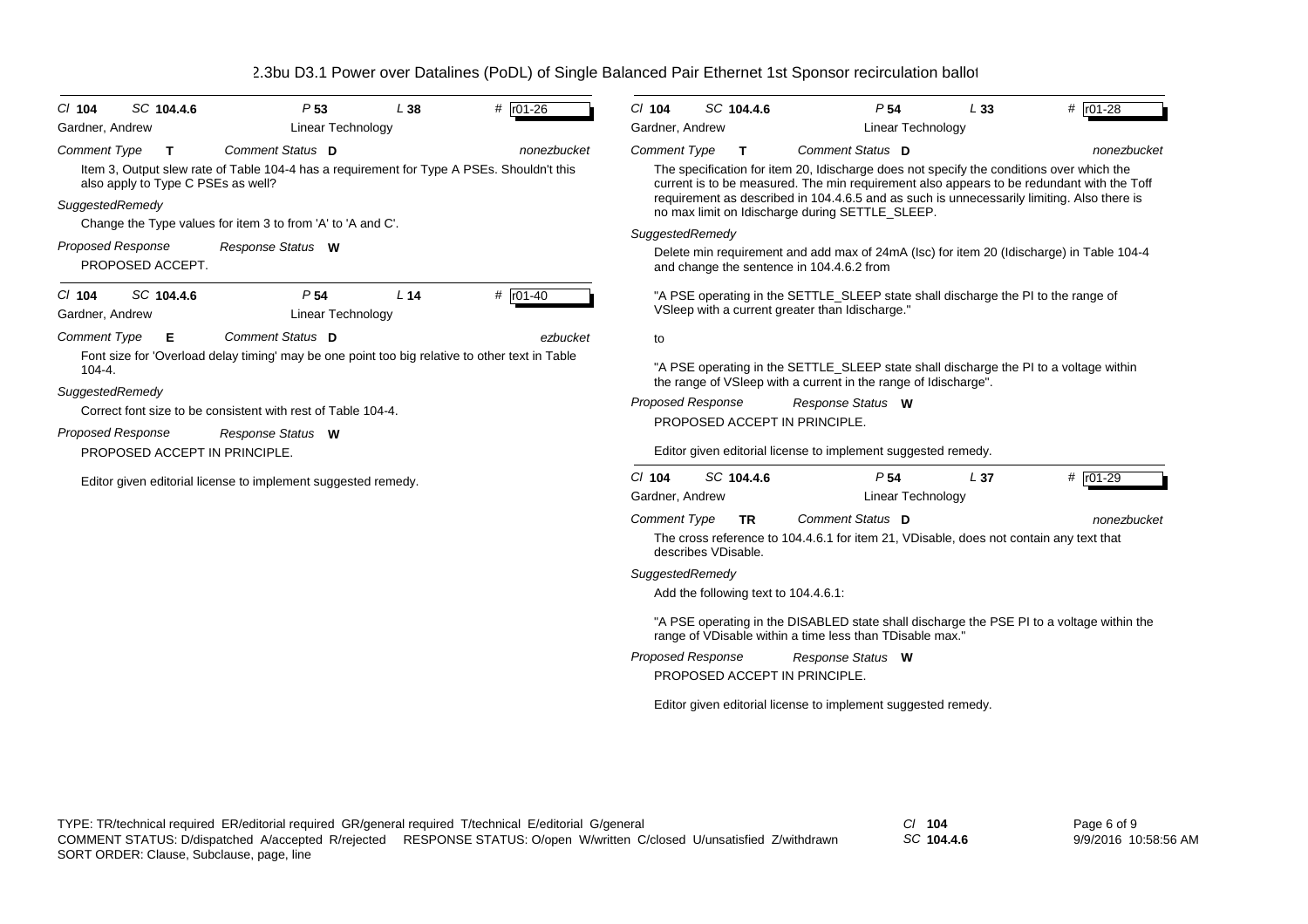| SC 104.4.6<br>$Cl$ 104<br>Gardner, Andrew                                                                                                                                                                                          | P <sub>54</sub><br>Linear Technology                                                                                                                                    | L43             | $#$ $r01-30$ | C/ 104<br>Gardner, Andrew |                        | SC 104.5.6   | P62                                                                                                            | Linear Technology       | $L$ 41 | # r01-39                                                                                    |
|------------------------------------------------------------------------------------------------------------------------------------------------------------------------------------------------------------------------------------|-------------------------------------------------------------------------------------------------------------------------------------------------------------------------|-----------------|--------------|---------------------------|------------------------|--------------|----------------------------------------------------------------------------------------------------------------|-------------------------|--------|---------------------------------------------------------------------------------------------|
| <b>Comment Type</b><br>Е                                                                                                                                                                                                           | Comment Status D                                                                                                                                                        |                 | ezbucket     | <b>Comment Type</b>       |                        | $\mathbf{T}$ | Comment Status D                                                                                               |                         |        | nonezbucket                                                                                 |
|                                                                                                                                                                                                                                    | The cross reference to 104.4.6.7 for item 22, Disable time, is incorrect.                                                                                               |                 |              |                           |                        |              |                                                                                                                |                         |        | The requirement for CIN in Table 104-7 should also apply during the DISCONNECT and          |
| SuggestedRemedy                                                                                                                                                                                                                    |                                                                                                                                                                         |                 |              |                           |                        |              | PD_SLEEP states in order for the PSE inrush timing to be satisfied.                                            |                         |        |                                                                                             |
|                                                                                                                                                                                                                                    | Change the cross reference for item 22 from 104.4.6.7 to 104.4.6.6.                                                                                                     |                 |              | SuggestedRemedy           |                        |              |                                                                                                                |                         |        |                                                                                             |
| Proposed Response                                                                                                                                                                                                                  | Response Status W                                                                                                                                                       |                 |              |                           |                        |              | Replace " Input Capacitance during<br>DO DETECTION, MDI POWER1, and                                            |                         |        |                                                                                             |
| PROPOSED ACCEPT.                                                                                                                                                                                                                   |                                                                                                                                                                         |                 |              |                           |                        |              | MDI_POWER_DELAY states" with "Input capacitance when MDI_power_enabled =<br>FALSE" for item 6a in Table 104-7. |                         |        |                                                                                             |
| $CI$ 104<br>SC 104.4.6.2.3                                                                                                                                                                                                         | P <sub>55</sub>                                                                                                                                                         | L44             | # $r01-31$   | <b>Proposed Response</b>  |                        |              | Response Status W                                                                                              |                         |        |                                                                                             |
| Gardner, Andrew                                                                                                                                                                                                                    | Linear Technology                                                                                                                                                       |                 |              |                           | PROPOSED ACCEPT.       |              |                                                                                                                |                         |        |                                                                                             |
| <b>Comment Type</b><br>Е                                                                                                                                                                                                           | Comment Status D                                                                                                                                                        |                 | ezbucket     | $CI$ 104                  |                        | SC 104.5.6   | P62                                                                                                            |                         | $L$ 41 | # r01-43                                                                                    |
|                                                                                                                                                                                                                                    | The cross reference to Table 104-3 for TWakeup min is incorrect.                                                                                                        |                 |              | Gardner, Andrew           |                        |              |                                                                                                                | Linear Technology       |        |                                                                                             |
| SuggestedRemedy                                                                                                                                                                                                                    | Change the cross reference from Table 104-3 to Table 104-4.                                                                                                             |                 |              | <b>Comment Type</b>       |                        | <b>TR</b>    | Comment Status D                                                                                               |                         |        | ezbucket                                                                                    |
| <b>Proposed Response</b>                                                                                                                                                                                                           |                                                                                                                                                                         |                 |              |                           |                        |              |                                                                                                                |                         |        | Given the new PSE detection criteria in Table 104-3 and the definition of a valid PD with a |
| PROPOSED ACCEPT.                                                                                                                                                                                                                   | Response Status W                                                                                                                                                       |                 |              |                           |                        |              | in Table 104-5 or 104-7 may be problematic for PSE implementers.                                               |                         |        | bad high signature, the absence of a minimum PD input capacitance value during detection    |
| C/ 104<br>SC 104.5.6                                                                                                                                                                                                               | P62                                                                                                                                                                     | L6              | # r01-34     | SuggestedRemedy           |                        |              |                                                                                                                |                         |        |                                                                                             |
| Gardner, Andrew                                                                                                                                                                                                                    | Linear Technology                                                                                                                                                       |                 |              |                           | meeting in Fort Worth. |              | A complete remedy will be proposed in presentation gardner_3bu_01_0916.pdf at the                              |                         |        |                                                                                             |
| <b>Comment Type</b><br>T.                                                                                                                                                                                                          | Comment Status D                                                                                                                                                        |                 | nonezbucket  | <b>Proposed Response</b>  |                        |              | Response Status W                                                                                              |                         |        |                                                                                             |
|                                                                                                                                                                                                                                    | Items 1 and 2, Input current and voltage slew rate, of Table 104-7 have a requirement for<br>Type A PDs. Shouldn't these requirements also apply to Type C PDs as well? |                 |              |                           |                        |              | TFTD after presentation of gardner_3bu_01_0916.pdf                                                             |                         |        |                                                                                             |
| SuggestedRemedy                                                                                                                                                                                                                    |                                                                                                                                                                         |                 |              | $Cl$ 104                  |                        | SC 104.5.6   | P63                                                                                                            |                         | $L_6$  | # $r01-35$                                                                                  |
|                                                                                                                                                                                                                                    | Change the values in the Type fields for items 1 and 2 from 'A' to 'A and C'.                                                                                           |                 |              | Gardner, Andrew           |                        |              |                                                                                                                | Linear Technology       |        |                                                                                             |
| Proposed Response                                                                                                                                                                                                                  | Response Status W                                                                                                                                                       |                 |              | <b>Comment Type</b>       |                        | <b>TR</b>    | Comment Status D                                                                                               |                         |        | nonezbucket                                                                                 |
| PROPOSED ACCEPT.                                                                                                                                                                                                                   |                                                                                                                                                                         |                 |              |                           |                        |              | for a PSE in Table 104-4. Shouldn't the max values be the same?                                                |                         |        | The max value of VSIeep_PD is 3.45V which is less than the VSIeep max value of 3.575V       |
| SC 104.5.6<br>$CI$ 104                                                                                                                                                                                                             | $P$ 62                                                                                                                                                                  | L <sub>17</sub> | # r01-33     | SuggestedRemedy           |                        |              |                                                                                                                |                         |        |                                                                                             |
| Gardner, Andrew                                                                                                                                                                                                                    | Linear Technology                                                                                                                                                       |                 |              |                           |                        |              | Change the max value for VSIeep_PD in Table 104-7 from 3.45V to 3.575V.                                        |                         |        |                                                                                             |
| <b>Comment Type</b><br>Е                                                                                                                                                                                                           | Comment Status D                                                                                                                                                        |                 | ezbucket     | Proposed Response         |                        |              | Response Status W                                                                                              |                         |        |                                                                                             |
|                                                                                                                                                                                                                                    | Min values entries for items 4a-4e in Table 104-7 are not specified and should an em-dash.                                                                              |                 |              |                           | PROPOSED ACCEPT.       |              |                                                                                                                |                         |        |                                                                                             |
| SuggestedRemedy                                                                                                                                                                                                                    |                                                                                                                                                                         |                 |              |                           |                        |              |                                                                                                                |                         |        |                                                                                             |
|                                                                                                                                                                                                                                    | Add em-dash to min value fields for items 4a-4e in Table 104-7.                                                                                                         |                 |              |                           |                        |              |                                                                                                                |                         |        |                                                                                             |
| Proposed Response<br>PROPOSED ACCEPT.                                                                                                                                                                                              | Response Status W                                                                                                                                                       |                 |              |                           |                        |              |                                                                                                                |                         |        |                                                                                             |
| TYPE: TR/technical required ER/editorial required GR/general required T/technical E/editorial G/general<br>COMMENT STATUS: D/dispatched A/accepted R/rejected RESPONSE STATUS: O/open W/written C/closed U/unsatisfied Z/withdrawn |                                                                                                                                                                         |                 |              |                           |                        |              |                                                                                                                | СI<br>104<br>SC 104.5.6 |        | Page 7 of 9<br>9/9/2016 10:58:56 AM                                                         |

COMMENT STATUS: D/dispatched A/accepted R/rejected RESPONSE STATUS: O/open W/written C/closed U/unsatisfied Z/withdrawn

SORT ORDER: Clause, Subclause, page, line

*SC* **104.5.6**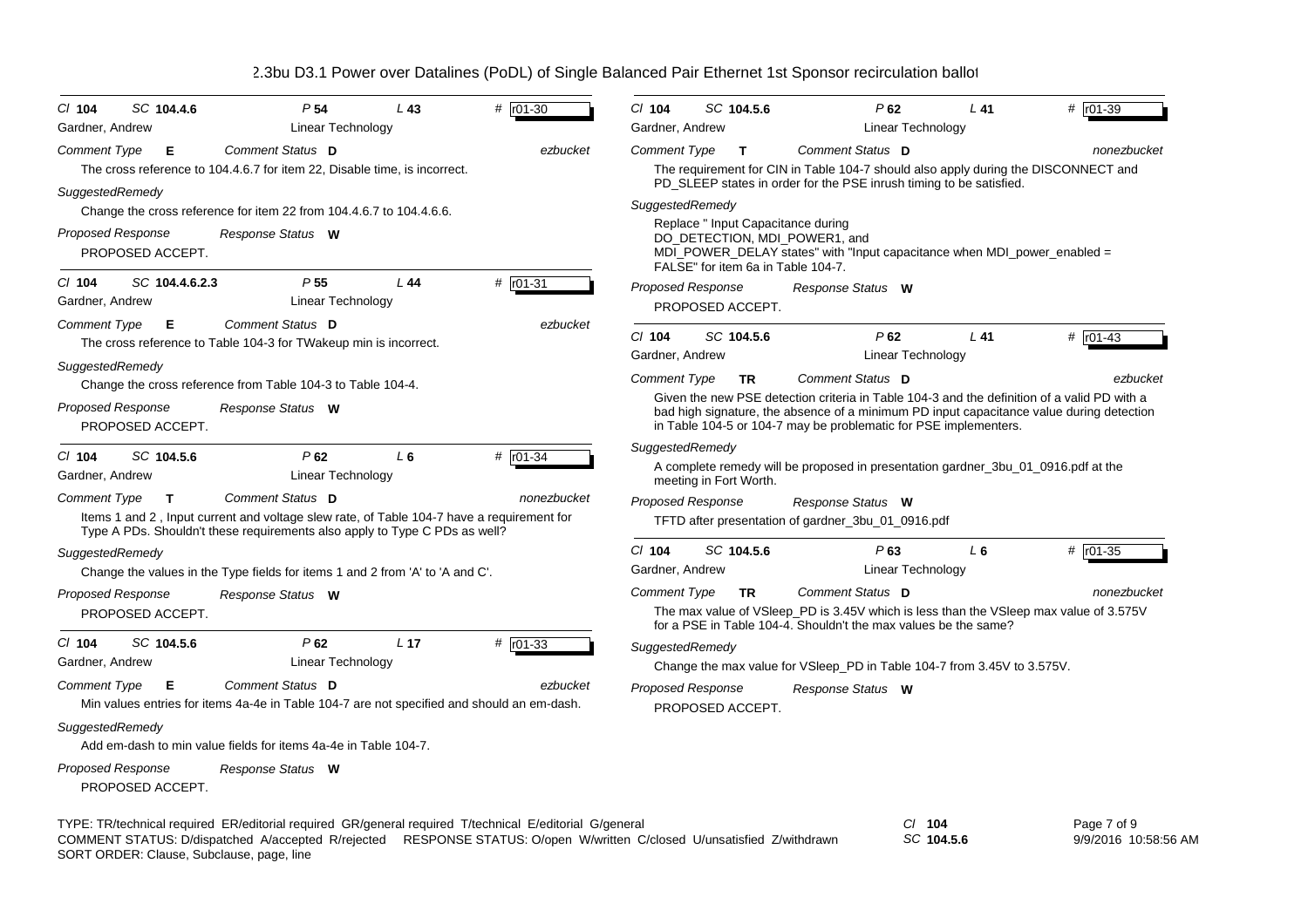| SC 104.5.6.1<br>C/104<br>Gardner, Andrew                                                                                                                               | P61<br>Linear Technology                                                                                                                                                                                                                                                      | L50             | # r01-32                  | $Cl$ 104<br>Gardner, Andrew                              | SC 104.8.1                                    | P <sub>71</sub><br><b>Linear Technology</b>                                                                                                                                                                                                                                                                                                                                                      | L <sub>6</sub>  | $# 101-36$              |
|------------------------------------------------------------------------------------------------------------------------------------------------------------------------|-------------------------------------------------------------------------------------------------------------------------------------------------------------------------------------------------------------------------------------------------------------------------------|-----------------|---------------------------|----------------------------------------------------------|-----------------------------------------------|--------------------------------------------------------------------------------------------------------------------------------------------------------------------------------------------------------------------------------------------------------------------------------------------------------------------------------------------------------------------------------------------------|-----------------|-------------------------|
| <b>Comment Type</b><br>Е<br>104.5.6.<br>SuggestedRemedy<br>Move the start of 104.5.6.1 after Table 104-7.<br><b>Proposed Response</b><br>PROPOSED ACCEPT IN PRINCIPLE. | <b>Comment Status D</b><br>Clause 104.5.6.1 text is split before and after Table 104-7, but Table 104-7 is part of<br>Response Status W                                                                                                                                       |                 | ezbucket                  | <b>Comment Type</b><br>to ISO 26262."<br>SuggestedRemedy | <b>TR</b><br>Change the text in 104.8.1 from: | Comment Status D<br>ISO 26262 is intended to be applied to electrical or electronic systems in "series production"<br>cars" with a maximum gross weight of 3500 kg, but the text in 104.8.1 states "All<br>equipment subject to this clause and intended for motor vehicle applications shall conform<br>"All equipment subject to this clause and intended for motor vehicle applications shall |                 | nonezbucket             |
| SC 104.5.6.5<br>$Cl$ 104<br>Gardner, Andrew<br><b>Comment Type</b><br><b>TR</b>                                                                                        | Editor given editorial license to implement suggested remedy.<br>P 44<br><b>Linear Technology</b><br>Comment Status D<br>PPD is used inconsistently. PPD is maximum power in most places. "over the range of<br>PPD" specifies it as the actual value, as does equation 104-4 | L <sub>18</sub> | # $r01-17$<br>nonezbucket | to:<br><b>Proposed Response</b>                          | conform to ISO 26262."<br>PROPOSED ACCEPT.    | "All equipment subject to this clause and intended for motor vehicle applications shall<br>conform to ISO 26262 if required by the given application."<br>Response Status W                                                                                                                                                                                                                      |                 |                         |
| SuggestedRemedy<br><b>Proposed Response</b><br>PROPOSED ACCEPT IN PRINCIPLE.                                                                                           | Replace PPD with PPD(max) in most places, except where it says "over the range of<br>PPD", and in 104.5.6.5 including equation 104-4.<br>Response Status W<br>Editor given editorial license to implement suggested remedy.                                                   |                 |                           | $Cl$ 104<br>Anslow. Peter<br><b>Comment Type</b>         | SC 104.8.5<br>Е<br>not split across lines.    | P <sub>72</sub><br>Ciena Corporation<br>Comment Status D<br>"a 100 source resistance" should be "a 100 omega source resistance" and 56 Vdc should                                                                                                                                                                                                                                                | L <sub>15</sub> | $#$ $r01-6$<br>ezbucket |
| SC 104.7.1.3<br>$Cl$ 104<br>Dove, Daniel<br>Comment Type<br>Е<br>Typo<br>SuggestedRemedy                                                                               | P68<br>Linear Technology<br>Comment Status D<br>Replace "PI-as" with "PI- as"; ie; insert a space between "PI-" and the word "as".                                                                                                                                            | L <sub>4</sub>  | $#$ $r01-13$<br>ezbucket  | SuggestedRemedy<br><b>Proposed Response</b>              | PROPOSED ACCEPT.                              | change "a 100 source resistance" to "a 100 omega source resistance" [where "omega" is a<br>capital omega] and make the space in 56 Vdc non-breaking (Ctrl-space).<br>Response Status W                                                                                                                                                                                                           |                 |                         |
| <b>Proposed Response</b>                                                                                                                                               | Response Status W                                                                                                                                                                                                                                                             |                 |                           |                                                          |                                               |                                                                                                                                                                                                                                                                                                                                                                                                  |                 |                         |

PROPOSED ACCEPT.

*SC* **104.8.5**